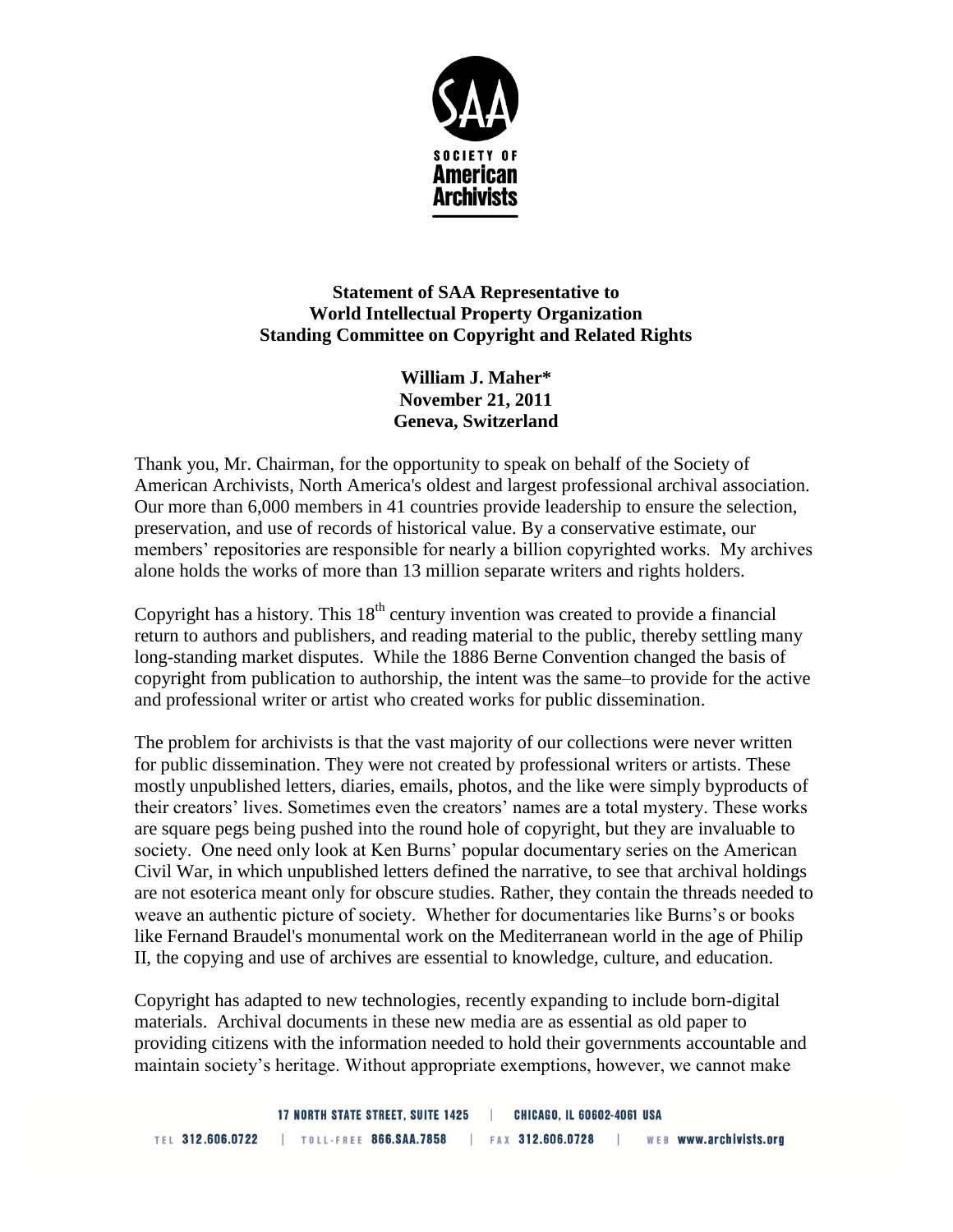born-digital documents available for use.

Meanwhile, digital technology holds the promise of liberating our collections from their physical location. Theoretically, it is now possible for even remote schools, satellite university students, and the general public to make use of these primary sources. Yet, copyright prevents this, limiting research only to those wealthy enough to travel widely.

In short, strict adherence to current copyright rules makes it virtually impossible for the world's archives to fulfill their educational and cultural missions. We preside over works rarely created for public dissemination or economic profit. For most works, there is no market structure for working with rights-holders. Yet copyright requires us to follow the same rules as commercial enterprises, thus preventing us from serving researchers, especially via new technology–our users' medium of choice.

The proposal for a library and archives exception for preservation is important to the mission of archivists. To be able to meet the needs of our users, whether established university professors or school children, an exception for preservation is essential. By supporting the right to make preservation and safeguard copies, copyright exceptions and limitations will ensure that the children of these professors and children of today's school children will have access to the same rich sources of documents that can be found in archives today. This will enable a sustained understanding of society and transmission of cultural heritage.

Likewise, carefully crafted orphan works provisions are essential to our ability to fulfill the mission that society expects archives to pursue. Yes, an orphan works provision may be a difficult exception to draft. But it is both needed and possible. As the SCCR considers this issue, it is important to recognize that archivists assume that any such exception will include safeguards for circumstances when a rightsholder comes forward to assume ownership of the orphan. In such circumstances, the SAA is clearly on record that the appropriate response from an archives is to recognize the author's right to require termination of the use of the work or to be provided of a reasonable compensation. (See: *Response to Statement on Orphan Works* (May 6, 2005) www2.archivists.org/statements/response-to-statement-on-orphan-works-pdf.)

Without specific archives and library exemptions, we lack the means to pursue our research and educational missions. We need a robust set of library and archives exemptions at the international treaty level to render copyright vital and useful to the modern archival and information world, thus ensuring copyright's continued intellectual integrity.

In closing, the Society of American Archivists wishes to express its appreciation for the serious attention given to the matter of library and archives exceptions by the WIPO Secretariat and by all of the delegates to SCCR23.